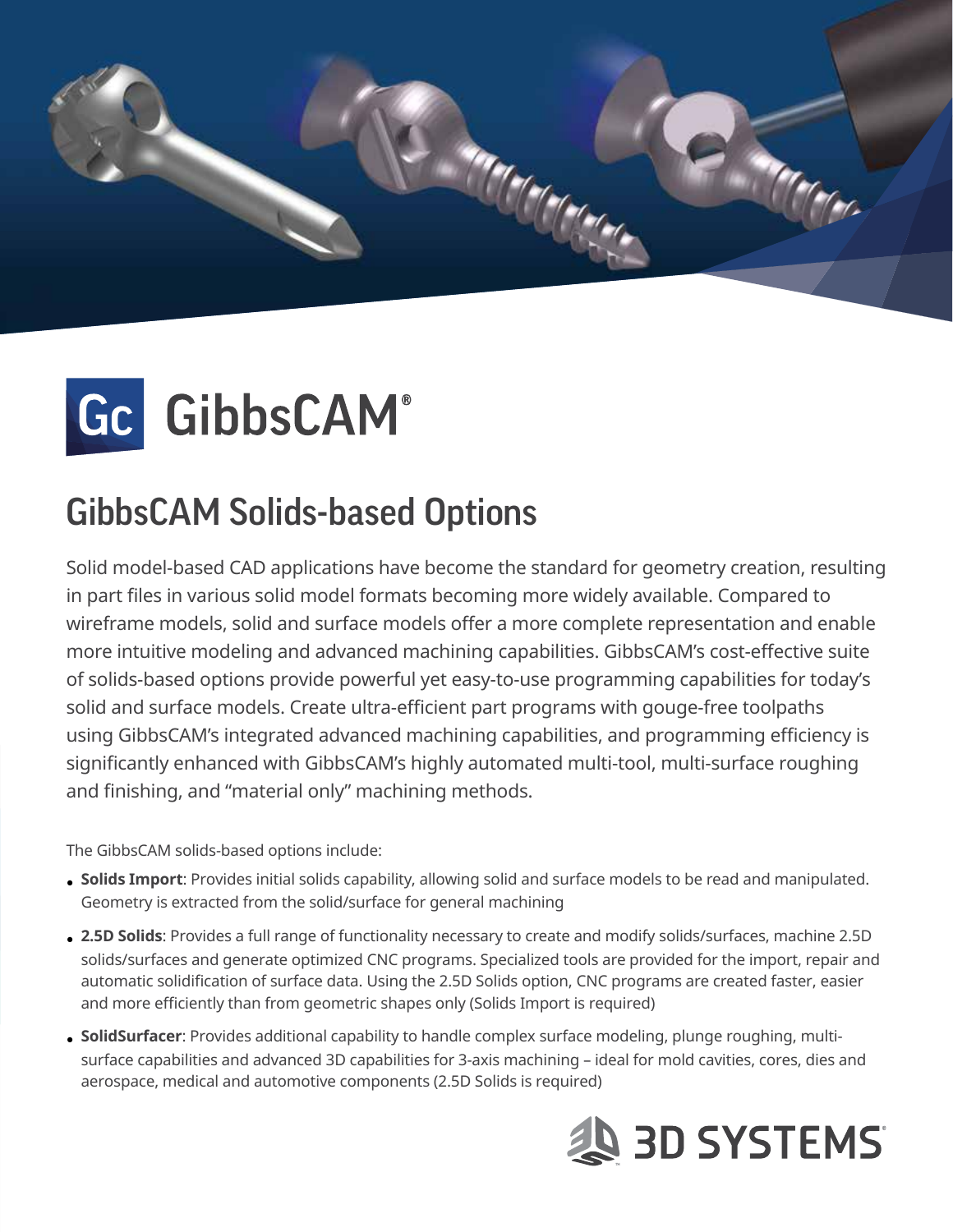## **Solids Import**

Solids Import provides entry-level support for machining solids and surfaces. Solid and surface models can be read, viewed and manipulated. Geometry can be selected and extracted for machining. Using this option you can import a model, view it and extract geometry from selected edges, which can then be machined.

- Directly read in parts from most major CAD systems
- $\bullet$  Solids and surfaces are easily managed using the Body Bag window
- Geometry can be extracted from solids/surfaces
- Hole geometry can be extracted from solids/ surfaces
- To machine directly on the imported geometry as well as using surfaces and solids to define toolpaths, the 2.5D Solids option is easily added to your seat of GibbsCAM



#### GibbsCAM 2.5D Solids

GibbsCAM 2.5D Solids introduces a cost-effective capability that provides a full range of functionality necessary to machine 2.5D solids and generate optimized CNC programs.

- CNC programs are created faster, easier and more efficiently using surfaces and solid entities. Create 2.5D solids directly within GibbsCAM using a wide range of solid modeling tools or by solidifying an imported surface model, such as IGES
- Utilize native geometry for machining which maintains the model's integrity throughout the programming process



- 2D features can also be defined more easily and quickly using the GibbsCAM Profiler, which allows the user to create a selection plane dynamically oriented in the solid to create cut shape profiles, or to select the faces associated with cut shape profiles
- Generate the tooling and multiple machining processes necessary to create specific instances of hole types hole programs using AFR (Automatic Feature Recognition) technology and then classify the holes into various hole types along with their parameters
- 2.5D Solids outputs superior toolpath that contains lines and arcs rather than the usual segmented polylines. This preserves the part's geometric integrity throughout the toolpath, ensuring the highest level of part quality
- Includes direct support for turning solid model profiles. For full 3-axis machining capabilities, SolidSurfacer can be seamlessly added to 2.5D Solids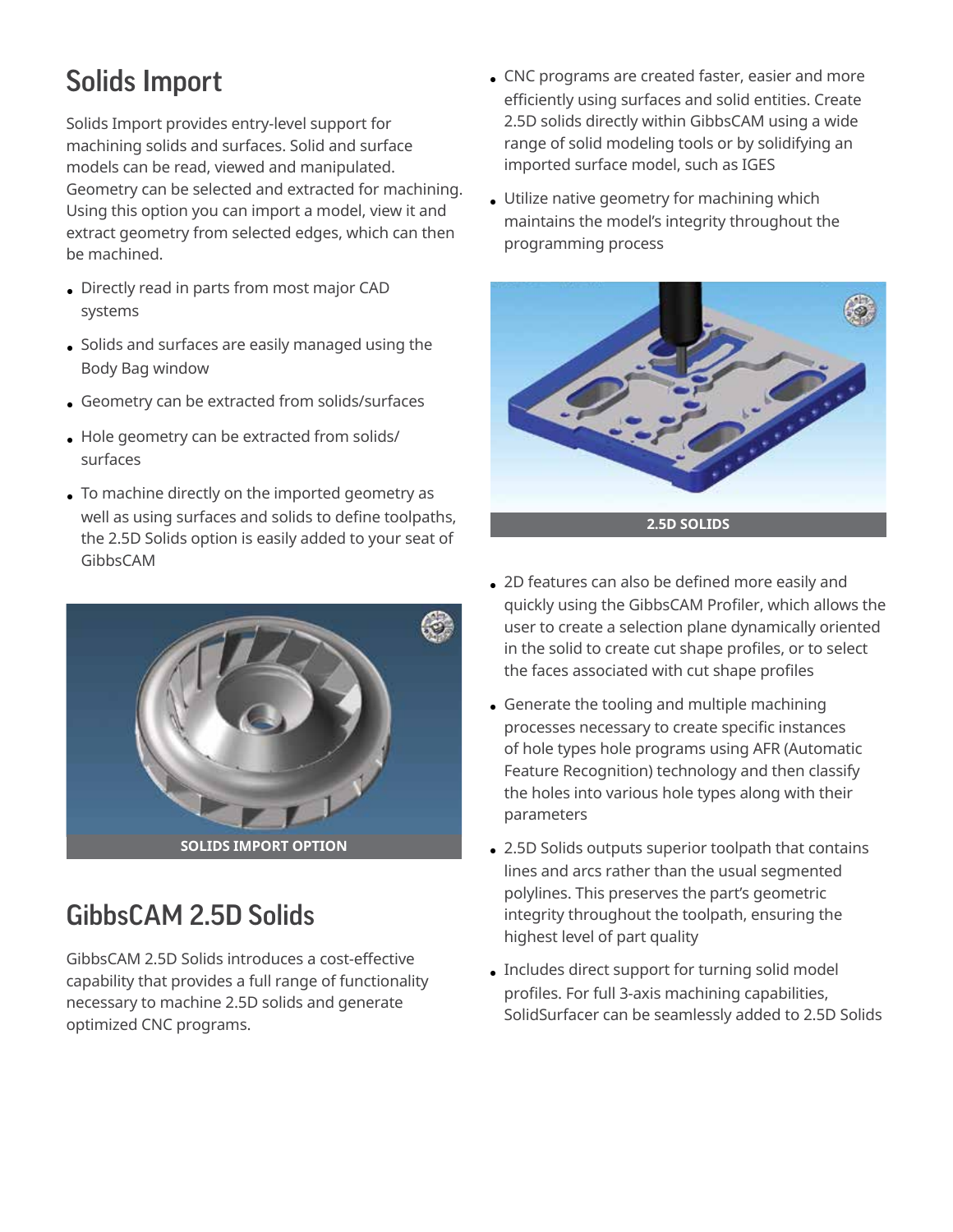#### SolidSurfacer

Solid Surfacer enables you to define parts using solid and surface modeling techniques. Using SolidSurfacer you can create solid models from part blueprints using the many powerful solid modeling functions contained in GibbsCAM. Solid file formats generated by other CAD programs can be opened directly in GibbsCAM SolidSurfacer for easier toolpath definition. SolidSurfacer allows you to utilize GibbsCAM's industry leading 3-axis toolpath programming tools including Plunge Roughing, Constant Stepover finishing and Adaptive Pocketing. Toolpath can be applied to native geometry creating optimal 3D and 2.5D toolpaths.

• Create complex surface and solid models using GibbsCAM's full suite of advanced modeling tools



- Apply positive or negative draft to a solid model
- Advanced toolpath strategies including Material Only Cutting, Core Detection and Constant Stepover Cut
- Adaptive Pocketing can be used to reduce step height after roughing while reducing air cutting by removing only material left by previous toolpaths
- By defining solids as "part" and "stock", GibbsCAM will automatically generate roughing and finishing toolpaths
- Automatic gouge-protection ensures fast, safe machining
- Collision checking for all created tool holder geometry

### **Advanced 3D Milling**

When the SolidSurfacer option is added, you will have access to the entire suite of 3-axis machining strategies that GibbsCAM has to offer. These industry leading strategies allow you to rough and finish directly from a solid model ensuring optimized and gouge-free operations. The advanced algorithms GibbsCAM utilizes to process its 3-axis toolpaths are created to surpass traditional toolpaths resulting in superior surface finish and reduced cycle times.

- Support for 3D Material Only allows you to generate toolpaths that will only cut material that is left from previous paths
- Improved toolpath quality by automatically creating fillet surfaces along any concave intersection. This will allow the resulting toolpath to contain curved sections instead of sharp inside corners, which makes for better overall surface finish
- Directly machine faceted bodies, including imported STL files
- Pocketing with Core Detection allows you to specify values for roughing and finishing stepover, giving you finer control over offset roughing



- Adaptive Pocketing reduces material steps while eliminating air cutting. You can use this cut type to clear large quantities of material very quickly, leaving only a minimal amount of remaining material
- Optimize walls and floor machining with Flats Cut operation
- Split large toolpaths to allow for extra tool-changes, saving cutter life and improving surface finish